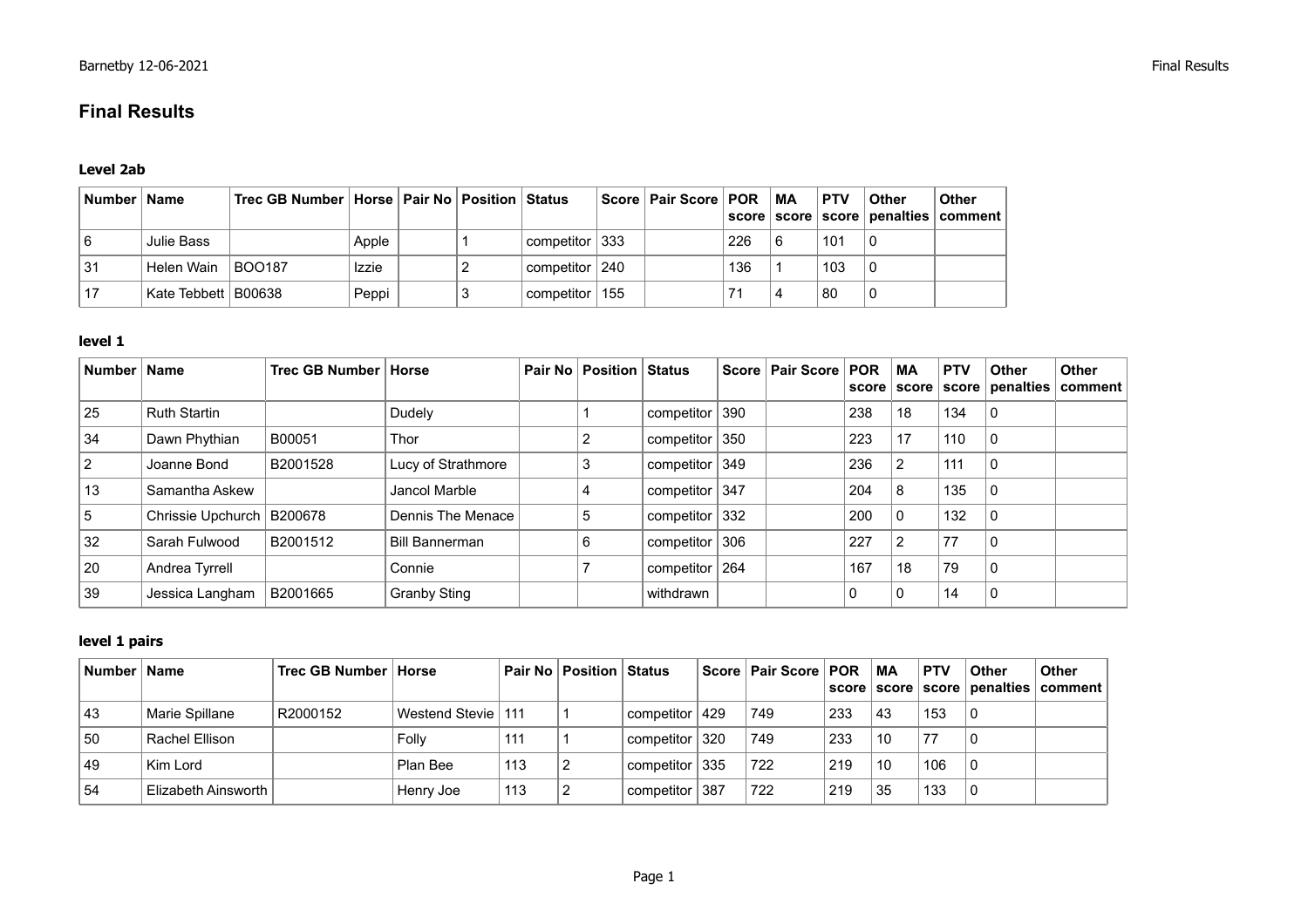| <b>Number</b> | Name                   | <b>Trec GB Number</b> | Horse                         |     | Pair No   Position   Status |                  |     | Score   Pair Score | <b>POR</b><br>score | <b>MA</b><br>score | <b>PTV</b><br>score | <b>Other</b><br>penalties | <b>Other</b><br>comment |
|---------------|------------------------|-----------------------|-------------------------------|-----|-----------------------------|------------------|-----|--------------------|---------------------|--------------------|---------------------|---------------------------|-------------------------|
|               | <b>Jane Chivers</b>    | R2000073              | Un Juan Más                   | 101 | 3                           | competitor       | 347 | 719                | 230                 | 25                 | 92                  | $\mathbf{0}$              |                         |
|               | <b>Rachael Wilmot</b>  | R00282                | Henry                         | 101 | 3                           | competitor       | 372 | 719                | 230                 | 30                 | 112                 | $\mathbf{0}$              |                         |
| 29            | Rachel Glossop         | R1700646              | Jazzybobo                     | 108 | $\overline{4}$              | competitor       | 354 | 692                | 232                 | 9                  | 113                 | $\mathbf 0$               |                         |
| 30            | Tania Oconnell         |                       | Pen                           | 108 | 4                           | componentor      | 338 | 692                | 232                 | 9                  | 97                  | $\mathbf{0}$              |                         |
| 44            | Julie Laven            | B2001344              | Oreo                          | 112 | 5                           | competitor       | 331 | 686                | 225                 | 11                 | 95                  | 0                         |                         |
| 45            | Amy Dillon             | R2000765              | Magic Man                     | 112 | $\sqrt{5}$                  | componentor      | 355 | 686                | 225                 | 12                 | 118                 | 0                         |                         |
| 4             | <b>Helena Bottrill</b> | B2001643              | Sprout                        | 102 | $\,6$                       | competitor       | 300 | 643                | 223                 | $\Omega$           | 77                  | $\Omega$                  |                         |
| 51            | Jacqueline Scuffham    |                       | Solo                          | 102 | 6                           | competitor       | 343 | 643                | 223                 | 13                 | 107                 | $\mathbf 0$               |                         |
| 21            | Zoe C Morton           |                       | Palace Mr Brighteyes          | 107 | $\overline{7}$              | competitor       | 324 | 629                | 174                 | 13                 | 137                 | 0                         |                         |
| 28            | <b>Bella Craven</b>    | <b>B277</b>           | Coletto Boy                   | 107 | $\overline{7}$              | competitor       | 305 | 629                | 174                 | 47                 | 84                  | $\mathbf 0$               |                         |
| 18            | Lizzie Murdoch         | B2001010              | Cherrys Plp                   | 105 | 8                           | competitor       | 234 | 617                | 234                 | $\Omega$           | $\Omega$            | $\mathbf{0}$              |                         |
| 19            | Isla Murdoch           | B2001672              | <b>Bertie</b>                 | 105 | 8                           | competitor       | 383 | 617                | 234                 | 39                 | 110                 | $\mathbf{0}$              |                         |
| 41            | Karen Carroll          |                       | <b>Biggerside Eloise</b>      | 110 | $\boldsymbol{9}$            | competitor   310 |     | 611                | 213                 | 0                  | 97                  | $\mathbf 0$               |                         |
| 42            | Susan Wych             |                       | <b>Blue</b>                   | 110 | $\boldsymbol{9}$            | competitor       | 301 | 611                | 213                 | $\Omega$           | 88                  | 0                         |                         |
| 15            | <b>Rachel Smith</b>    | B2001694              | Wilson                        | 104 | 10                          | competitor   264 |     | 603                | 225                 | $\mathbf 0$        | 39                  | $\mathbf{0}$              |                         |
| 16            | Anna Dawson-Jones      | B2001618              | Carrownulaur Breeze           | 104 | 10                          | competitor       | 339 | 603                | 225                 | 13                 | 101                 | $\mathbf{0}$              |                         |
| 33            | Dawn Tattershaw        |                       | Mitzi                         | 109 | 11                          | competitor       | 303 | 575                | 189                 | 0                  | 114                 | 0                         |                         |
| 40            | Lucy Wild              |                       | Ralf                          | 109 | 11                          | competitor       | 272 | 575                | 189                 | 8                  | 75                  | 0                         |                         |
| 10            | Rebecca Westwood       |                       | Moreston Diamond Geezer   103 |     | 12                          | competitor       | 229 | 518                | 199                 | 30                 | $\mathbf{0}$        | 0                         |                         |
| 11            | Jacob Simpson          |                       | Stremmart Independance        | 103 | 12                          | competitor   289 |     | 518                | 199                 | $\Omega$           | 90                  | $\mathbf{0}$              |                         |

#### **level 2**

| <b>Number</b> | <b>Name</b>               | Trec GB Number   Horse |                                | ∣ Pair No ∣ Position ∣ Status |                    | Score   Pair Score   POR   MA |     |    | <b>PTV</b> | ∣ Other | <b>Other</b><br>score   score   score   penalties   comment |
|---------------|---------------------------|------------------------|--------------------------------|-------------------------------|--------------------|-------------------------------|-----|----|------------|---------|-------------------------------------------------------------|
| 53            | Vicky Rothwell   R2000821 |                        | Pickle                         |                               | competitor   276   |                               | 118 | 48 | 110        | l 0     |                                                             |
| -35           | Liz Pavne                 | B2000172               | Tullagh Hill Travelling Prince |                               | l competitor ∣ 106 |                               |     |    | 112        |         |                                                             |